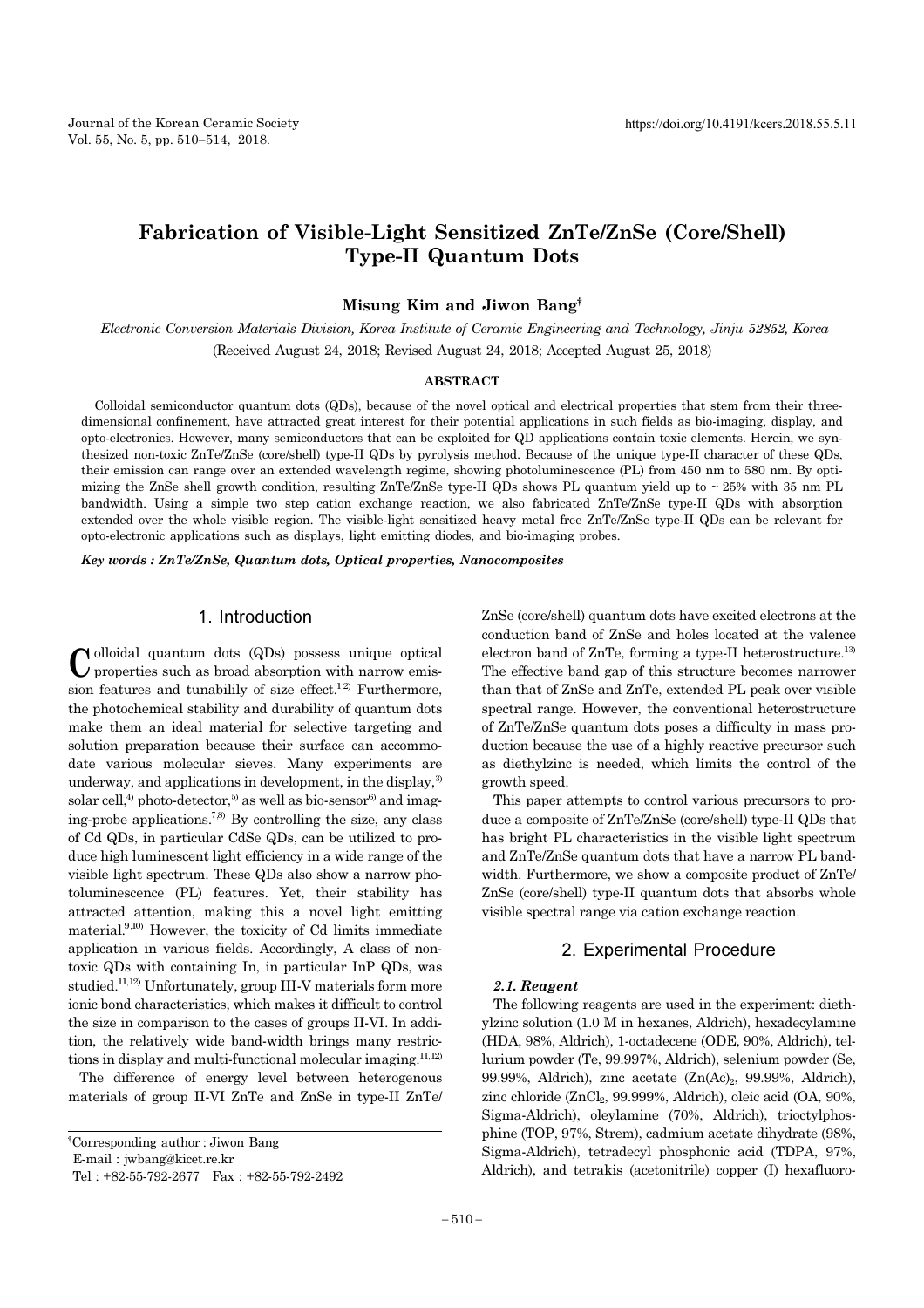phosphate ( $\text{[Cu(CH<sub>3</sub>CN)<sub>4</sub>]}PF_6$ , 97%, Aldrich).

TOP-Te precursor was prepared in a glove box in which Te was melted to 0.5 M in TOP. Then, 2.5 g of HDA and 7 ml of ODE were heat treated for an hour in vacuum. The environment was then fixed with nitrogen. After heat treatment, at up to 150°C, a mixed solution of diethylzinc and TOP-Te was quickly injected and stirred with heat for 20 minutes at 250°C.

2.3.1. Composite production with use of diethylzinc precursor

The work used the  $SILAR<sup>14)</sup>$  coating approach method as the basis of ZnTe/ZnSe core/shell QDs. First, for the preparation of TOP-Se precursor, Se was melted to 0.5 M in TOP inside a glove box. Then, ZnTe QDs prepared in 2.2 were combined with diethylzinc precursor and TOP-Se precursor, with increase of temperature from  $170^{\circ}$ C to  $300^{\circ}$ C. The temperature was increased with mixed insertion at every shell level and ZnSe shell levels were laminated. Finally, a large volume of ethanol was introduced to quantum dot solution to produce a precipitate, which was then dispersed with hexane later.

2.3.2. Composite production with use of Zinc oleate precursor

Zinc oleate precursor was produced using  $Zn(Ac)$ <sub>2</sub> mmol, OA mmol, and ODE ml. First,  $\text{Zn}(\text{Ac})_2$  mmol, OA mmol and ODE ml were heated for 1 h in a vacuum incubator at 110°C. Then, solutions were left in nitrogen environment under 200°C for an hour for reaction to take place. After that, injection similar to that shown in 2.3 (1) was done, but instead of diethylzinc, zinc oleate precursor was injected.

2.3.3. Composite production with use of Zinc chloride precursor

Zinc chloride precursor was produced using  $ZnCl<sub>2</sub> 4mmol$ , Oleylamine 7.2 ml and ODE 12.8 ml. These solutions were put under 110°C of vacuum for an hour with heat exchange. After that, solutions were introduced to nitrogen environment for an hour under  $200^{\circ}$ C to prepare zinc chloride precursor. As in 2.3 (1), zinc chloride precursor was injected −instead of diethylzinc.

### 2.3.4. Cation exchange

Synthesis of CdTe/CdSe (core/shell) QDs

cadmium acetate dihydrate 0.4 mmol, TDPA 0.9 mmol and ODE 4 ml were heat stirred under  $110^{\circ}$ C in vacuum for an hour. Then, the environment was changed to nitrogen and the temperature was increased to room temperature, at which point Oleylamine 2 ml and ODE 20 ml were injected. Solutions were again heated to 300°C to prepare Cd precursor. TOP-Te 0.2 mmol was injected into CD precursor to produce CdTe nuclear quantum dot composite. Then, a



Fig. 1. Absorption spectra of ZnTe QDs with 1 : 1 (black) and 1 : 2 (red) molar ratio of Zn and Te.

large volume of ethanol was introduced to create quantum dot precipitate. After the precipitate was produced, a mix of ODE 15 ml and oleylamine 5 ml was heat stirred under 110℃ in vacuum for an hour. After injection, CdTe/CdSe with a CdSe shell layer grown on the surface of CdTe nuclei was synthesized in an incubator under heat treatment.

## $-$  Cu<sub>2</sub>Te/Cu<sub>2</sub>Se Cation exchange reaction

Cu precursor was prepared using  $Cu(CH_3CN)_4$ ]PF<sub>6</sub> in 3 ml of methanol. The composite of CdTe/CdSe from above was dispersed using toluene and injected into Cu precursor. Mixtures were stirred at room temperature for 5 minutes for cation exchange. The exchanged nano crystals were purified using methanol and then introduced into TOP.

### ZnTe/ZnSe cation exchange reaction

 $ZnCl<sub>2</sub>$  4 mmol, ODE 8 ml and olelyamine 6 ml were heat treated in a vacuum for an hour at 110°C. Solutions were again heated to 250°C after moving to a nitrogen environment. Then, mixture of  $Cu<sub>2</sub>Te/Cu<sub>2</sub>Se$  from above was injected and heat treated from 5 to 20 minutes to allow cation exchange to take place.

# 3. Results and Discussion

A composite of ZnTe core QDs can be made by quickly injecting high temperature ODE solvent that contains hexadecylamine surfactant and TOP-Te precursor. The highly reactive diethylzinc will induce the formation of a nucleus and its growth in a reactive vessel under high temperature will produce a uniformal size of ZnTe core quantum dots. The Zn:Te ratio that allows for uniformal size production of ZnTe quantum dots is  $1:1$  and not  $1:2$  (Fig. 1). The use of a 1 : 1 ratio of Zn:Te quantum dot showed a sharp 1st exciton absorption peak. A ZnTe composite prepared in 1 : 1 ratio of Zn and Te precursor shows an absorption peak at about 430 nm, but no fluorescence. This is due to surface defects of ZnTe QDs, which suppress radiation emission.

ZnTe/ZnSe (core/shell) QDs are made using SILAR (Successive Ionic Layer Adsorption and Reaction) with Zn and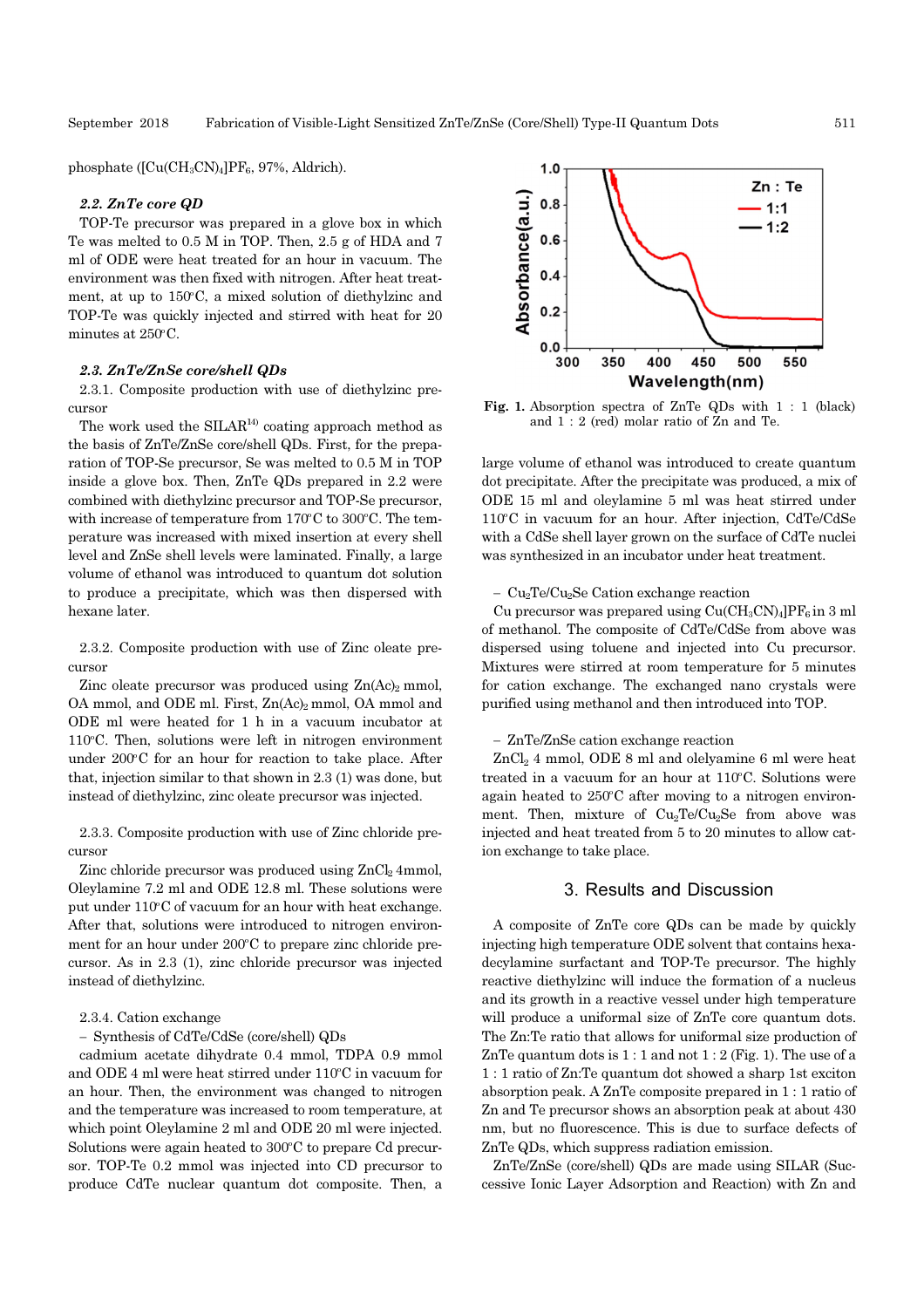Se precursors in a reactive vessel to grow ZnSe shell layers. TOP-Se is used as the Se precursor. Also, Zn precursor is made using either diethylzinc, zinc oleate or zinc chloride to induce ZnSe shell layer growth. Fig. 2 shows the optical characteristics of different QDs that use Zn precursor in the reaction.

As can be seen in Fig. 2(a), the red shifted absorption profile of the ZnTe core QDs is barely visible during diethylzinc and TOP-Se cross injection. ZnSe shell layer growth is not observed either. It is expected that diethylzinc is oxidized before it is injected into the TOP-Se reactive vessel, producing a layer of oxidation during the SILAR coating process instead of leading to ZnSe shell layer growth on the surface of ZnTe. Furthermore, after injecting Zn and Se precursors, a weak yet broad emission is observed near ~ 600 nm of the wave range. We believe this trap emission is due to a formation of an oxidative layer on the surface of ZnTe quantum dots.15) Although the diethylzinc precursor is reactive, Fig. 2(a) shows that it is not an adequate precursor for ZnSe shell growth when using the SILAR coating method.

When using a Zn precursor of zinc ion coordinated to a carboxylate group, as in zinc-oleate (Fig. 2(b)) or zinc chloride (Fig. 2(c)), progressive red shifted absoption and PL spectra are observed during the continuous SILAR coating method. This is due to the thickening of the ZnSe shell, which lowers the energy in the conduction band of ZnSe and narrows the effective band gap of the ZnTe/ZnSe (core/shell)



Fig. 2. Absorption (left panel) and photoluminescence spectra (right panel) of ZnTe core and ZnTe/ZnSe (core/ shell) QDs with (a) diethylzinc, (b) zinc-oleate, and (c) zinc chloride as zinc precursor for ZnSe shell growth.

## QDs.

Furthermore, as the thickness of the ZnSe shell layer increases, the spatial overlap between electron and hole decreases, and the 1st exciton absorption peak gradually becomes featureless.13) Not only the red-shifted PL feature as the ZnSe shell layer of the ZnTe/ZnSe (core/shell) QDs grows, but the ZnSe layers allow passivation of the surface of ZnTe QDs. Furthermore, overlap integral between photoexcited charge carrier and surface trapped carrier is reduced, resulting in improved fluorescent efficiency and stability. ZnTe QDs were coated with SILAR coating six times to produce a composite of ZnTe/ZnSe (core/shell) QDs. Using the Zn-oleate precursor to coat the ZnSe shell produced 12% of PL efficiency, showing a PL band-width at 40 nm. Using  $ZnCl<sub>2</sub>$  to coat the ZnSe shell produced 25% PL efficiency with PL band-width at 35 nm. This PL efficiency is an improvement compared to previous studies, $^{13)}$  where ZnTe QDs were introduced to diethylzinc and TOP-Se to increase ZnSe shell layers for the final product of ZnTe/ ZnSe QDs. The use of a stable Zn precursor, along with SILAR coating of the ZnTe nucleus, allowed for uniform shell growth of  $ZnSe.<sup>14,16)</sup>$  Also, using  $ZnCl<sub>2</sub>$  instead of  $Zn$ oleate improved the PL efficiency because chloride ion allows for passivation on the surfaces of groups II-VI nanoparticles, eliminating trap sites and thereby increasing the stability.<sup>17,18</sup>) Therefore, it is believed that  $ZnCl<sub>2</sub>$  precursor allows not only for ZnSe shell growth but also for surface passivation, which increases PL efficiency.

In order to accurately represent color in the latest display models, the application of non-toxic quantum dots in the visible light spectrum is becoming crucial and requires a material with very narrow PL band-width.<sup>19)</sup> This paper attempted to compare the characteristics of a new composite of ZnTe/ZnSe (core/shell) QDs fluorescent with those of a composite of nontoxic InP/ZnSe (core/shell).20,21) First, InP/ ZnSe has limited display applications because it is in groups III-V, in which quantum dots have a wide PL bandwidth.20,21) As can be seen in Fig. 3, green emitting InP/ZnSe QDs have a band-width at 52 nm. However, the composite produced in this study, ZnTe/ZnSe (core/shell) QDs, has a narrower PL band-width in the same PL peak region. It was observed that, in comparison to InP based composite, the ZnTe/ZnSe (core/shell) composite can be used to better represent true colors.



Fig. 3. Comparison of (a) absorption and (b) photoluminescence spectra of green emitting InP/ZnSe (core/shell) QDs (black) and ZnTe/ZnSe (core/shell) QDs (red).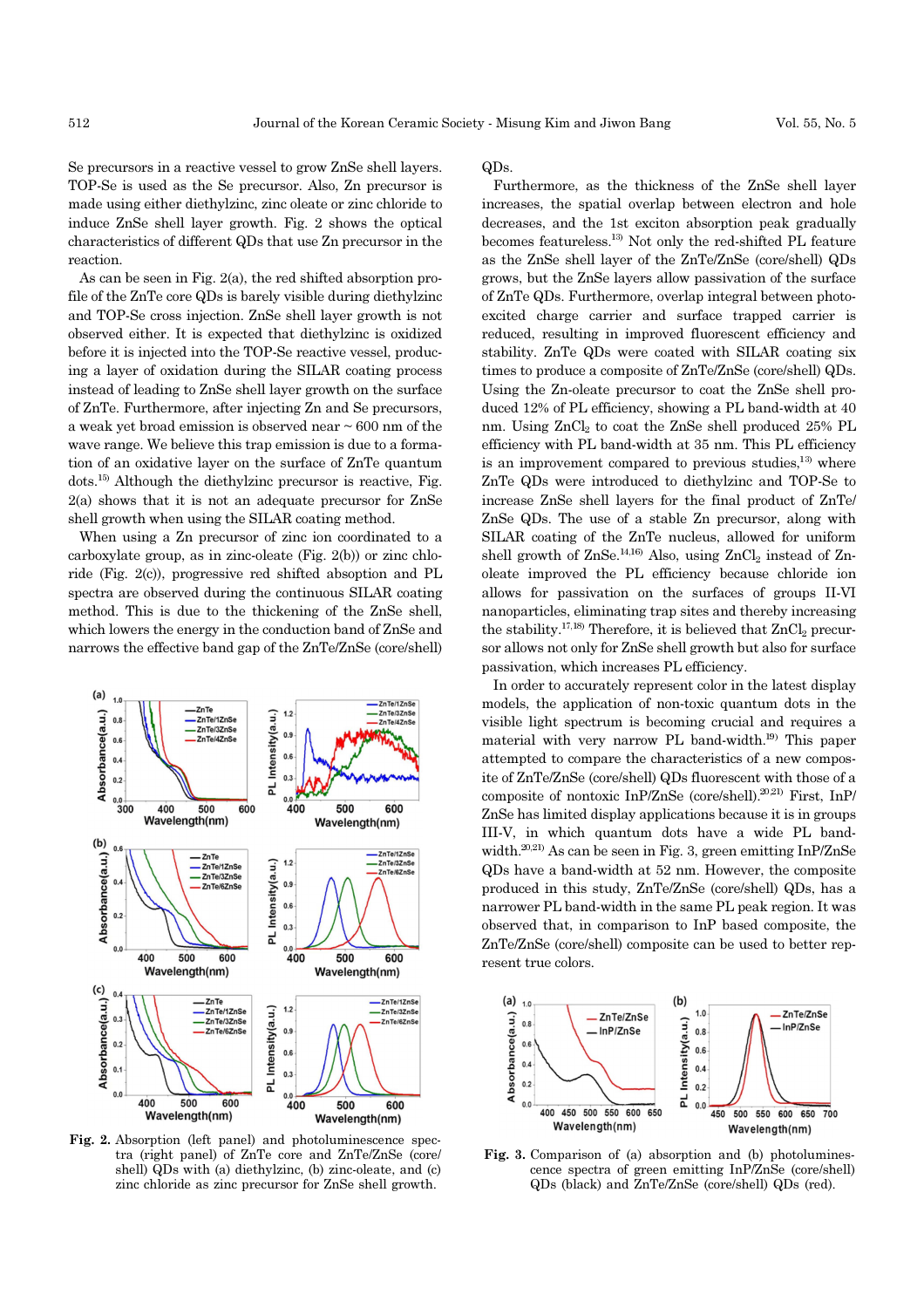

Fig. 4. (a) TEM image and (b) optical absorption spectra of starting CdTe/CdSe (core/shell) QDs and corresponding ZnTe/ZnSe (core/shell) QDs obtained via cation exchange reaction. (c) XPS spectra of corresponding ZnTe/ZnSe (core/shell) QDs

Figure 2 shows the ZnTe/ZnSe (core/shell) quantum dot effective band gap to have more extend to red color as the ZnSe shell layers thickens. However, there are limitations in absorbing/emitting in ranges beyond than 600 nm. It is conjectured that this phenomenon occurs because perhaps ZnTe and ZnSe have a large lattice mismatch (7.1%) that limits ZnSe shell layer growth. Producing a ZnTe/ZnSe (core/shell) QDs that responds to the red emitting was necessary. A 6.0 nm sized type-II CdTe/CdSe (core/shell) quantum  $dot^{22)}$  was utilized and underwent sequential cation exchange of  $Cd^{2+} \to Cu^{+}$ /  $Cu^{+} \to Zn^{2+}$ .<sup>23</sup>) Fig. 4 shows the large size of the ZnTe/ZnSe (core/shell) QD product. Figs. 4(a) represents TEM images of starting CdTe/CdSe (core/ shell) QDs and the corresponding ZnTe/ZnSe (core/shell) QDs obtained via cation exchange. The CdTe/CdSe (core/ shell) QDs had an average size of 6.0 nm, but the size decreased to an average of 5.6 nm after the cation exchange reaction. The QDs did keep their spherical shape. The average particle size decreased by 6.7% because the lattice constant of Zn-chalcogenide is smaller than that of Cdchalcogenide lattice when the exchange from Cd to Zn shrinks the lattice ('CdTe with ZnTe' and 'CdSe with ZnSe' lattice mismatches are 5.9% and 6.7%, respectively). Absorption onset can be observed at 680 nm for the 6.0 nm size CdTe/CdSe (core/shell) quantum dots. On the other hand, the 5.6 nm sized ZnTe/ZnSe (nucleus/shell) quantum dots after cation exchange show absorption onset at 620 nm (Fig. 4(b)). Zn-chalcogenize has a wider band gap than that of Cd-chalcogenide, and thereby has bluish absorption. Fig. 4(c) shows XPS analysis of Cd and Cu ions are replaced by Zn ions after cation exchange of ZnTe/ZnSe (core/shell) QDs. It was confirmed that synthesizing ZnTe/ZnSe (nucleus/ shell) quantum dots that respond to over 600 nm long waves was possible by performing cation exchange to form similarsized CdTe/CdSe (core/shell) QDs.

# 4. Conclusions

In this work, we synthesized a composite of ZnTe/ZnSe (core/shell) type-II QDs that absorbs and emits visible light. ZnTe core QDs were synthesized via high temperature thermal decomposition to maximize the ZnSe shell layer and create visible light-emitting ZnTe/ZnSe (core/shell) type-II quantum dots that have a maximum 25% PL efficiency with half-width of 35 nm. Through further study, ZnTe/ZnSe (core/shell) type-II QDs that can absorb the entire visible light spectrum, using large CdTe/CdSe (core/shell) type-II QDs with two-step cation exchange reaction, were obtained. These environmentally friendly quantum dots that absorb and emit visible light are expected to be utilized in the field of highly efficient photovoltaic and in high definition display materials.

## Acknowledgments

This research was supported by the Policy Research Project of the Korea Institute of Ceramic Engineering and Technology (KPP\_18005).

# **REFERENCES**

1. M. B. Jr, M. Moronne, P. Gin, S. Weiss, and A. P. Alivisatos, "Semiconductor Nanocrystals as Fluorescent Biologi-COLLINUED<br>M. B. Jr, M. Moronne, P. Gin, S. Weiss, and A.<br>tos, "Semiconductor Nanocrystals as Fluoresce:<br>cal Labels," *Science*, 281 [5385] 2013–16 (1998).